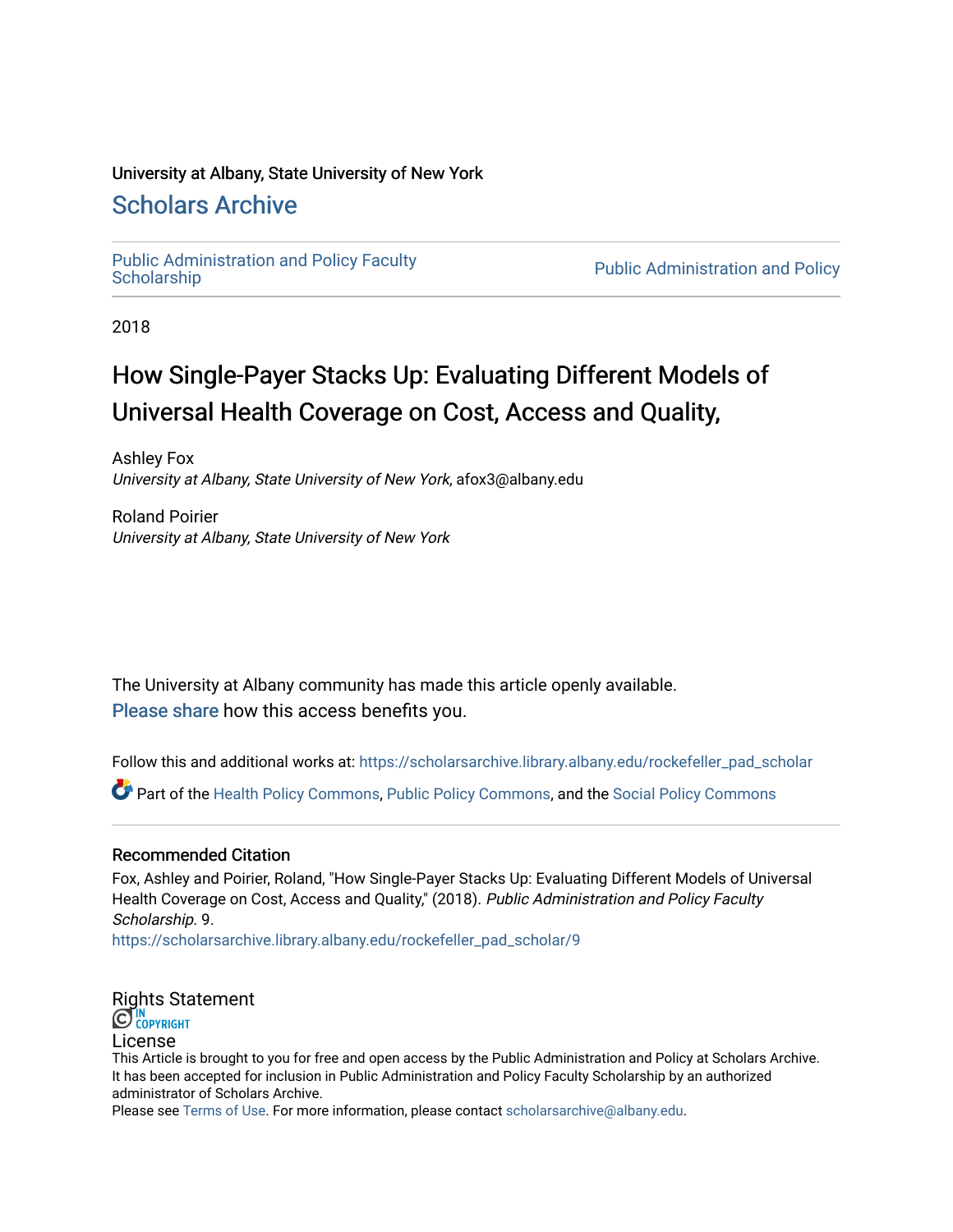# **How Single-Payer Stacks Up: Evaluating Different Models of Universal Health Coverage on Cost, Access and Quality**

**Abstract**: Described as "universal prepayment," the national health insurance (or single-payer) model of universal health coverage is increasingly being promoted by international actors as a means of raising revenue for health care and improving social risk protection in low- and middle-income countries. Likewise, in the United States, the recent failed efforts to repeal and replace the Affordable Care Act have renewed debate about where to go next with health reform and arguably opened the door for a singlepayer, Medicare-for-All plan, an alternative once considered politically infeasible. Policy debates about single-payer or national health insurance in the US and abroad have tended to rely heavily on Canada's system as an ideal-typical single-payer system but have not systematically examined health system performance indicators across different universal coverage models. Using available cross-national data, we categorize countries with universal coverage into those best exemplifying national health insurance (single-payer), national health service and social health insurance models and compare them to the US in terms of cost, access and quality. Through this comparison, we find that many critiques of single-payer are based on misconceptions or are factually incorrect, but also that single-payer is not the only option for achieving universal coverage in the US and internationally.

Abstract Word Count: 200

Total Word Count: 4,303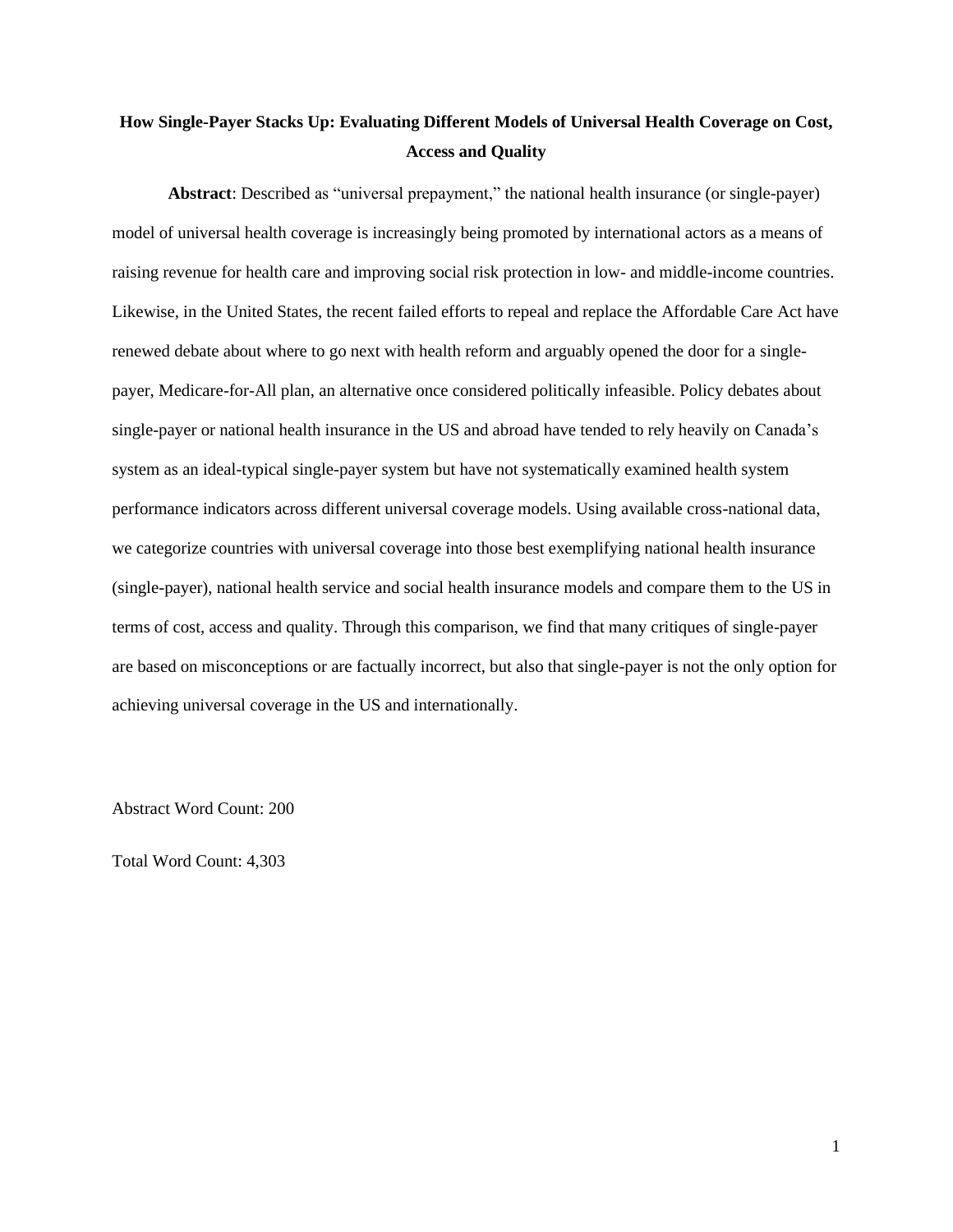#### **Background**

The recent failed efforts to repeal and replace the Affordable Care Act have had an unintended consequence- a renewal of a debate about where to go next with health reform. With Republican "consumer driven" health reform proposals having largely fallen flat or likely to fall flat, Democrats have begun to rally behind Senator Sander's single-payer, Medicare-for-All platform, moving this far-left policy alternative more into the political mainstream. <sup>1</sup> Moreover, in an about face, a majority of physicians now support a single-payer system according to a recent poll.<sup>2</sup> Single-payer proposals continue to draw attention at a state level as well. Even after the demise of Vermont's single-payer plan, a number of states are pursuing single-payer options.<sup>3</sup> Massachusetts recently adopted a bill to study single-payer and implement reforms if a single-payer plan is found to be less costly than alternatives. <sup>4</sup> New York State was one vote shy of advancing a single-payer plan in a recent legislative session.<sup>5</sup>

Internationally, the national health insurance model is also gaining attention. In a bid to subsidize demand rather than supply of health services through a system of "universal prepayment," single-payer systems are being advocated by the World Bank and other multilateral and donor organizations to replace national health service systems that have commonly provided services to the poor in developing countries, which have arguably been unable to assure sufficient care and financial risk protection.<sup>6,7,8</sup>

While single-payer models are gaining attention and visibility in the US and globally, many policy experts argue that a single-payer plan is untenable in the US context where special interests are likely to corrupt the system.<sup>9,10</sup> Further, some experts view single-payer as unnecessary in that affordable health coverage for all can be achieved within the confines of the current multi-payer context.<sup>11,12,13</sup> Though anecdotes and memes about rationing and increased wait times in single-payer systems abound, there exists little systematic analysis of the performance of single-payer health care systems and how they compare with other universal health coverage models.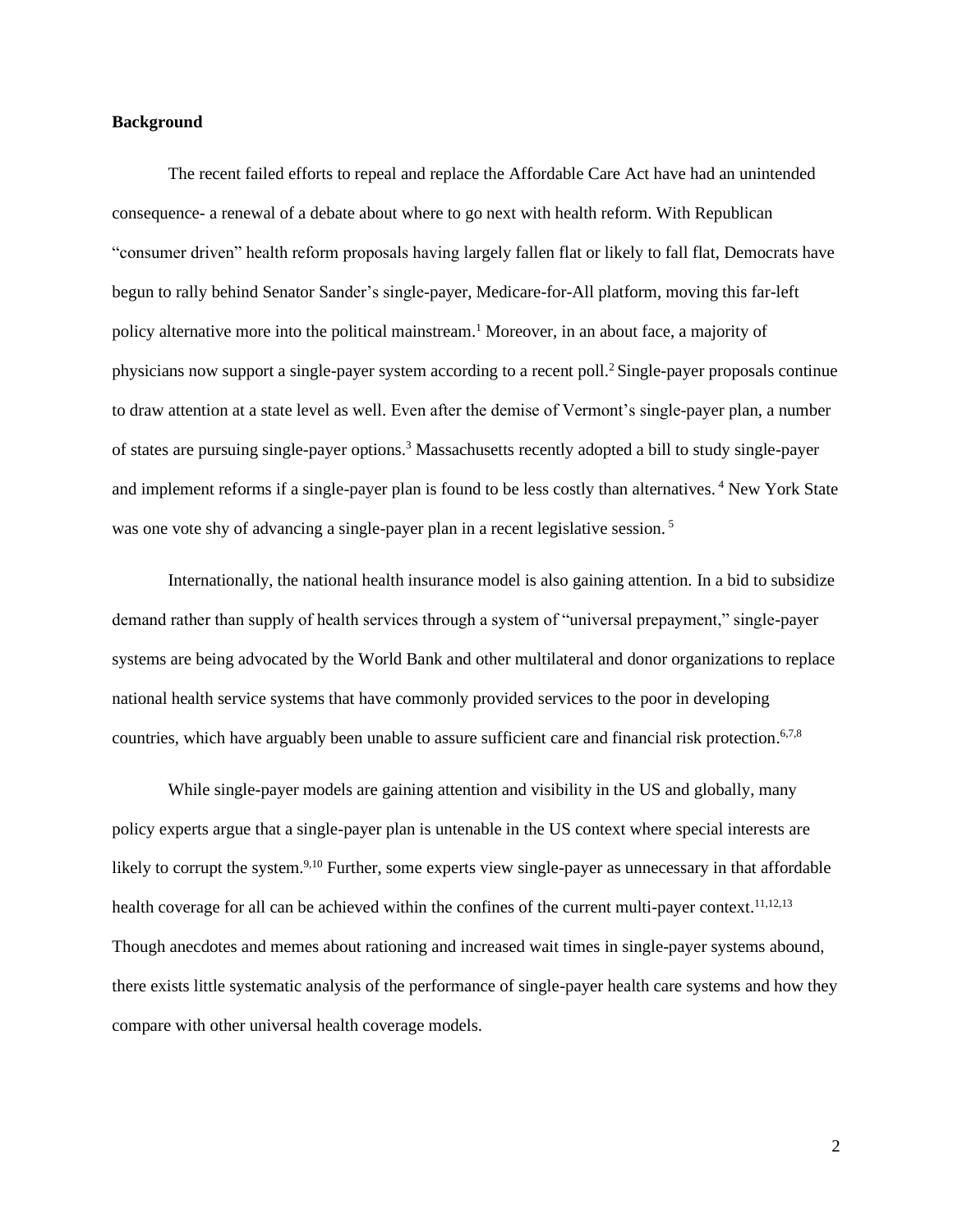The lack of systematic comparisons between the performance of single-payer models compared with other universal coverage models appears to arise at least partially from confusion even among experts regarding what distinguishes a single-payer model from other forms of universal coverage. For instance, Glied (2009) evaluates the cost of single-payer coverage models using the concentration of financing from a single revenue source (i.e., payroll versus general taxes versus private insurance) as a marker of a system constituting a single-payer model.<sup>14</sup> However, this conflates the number of revenue streams with the number of payers, the latter of which is a better marker of a single-payer system. Medicare, the US single-payer equivalent, is financed through a variety of sources including payroll tax, income tax and individual premium payments among other sources and yet because the US government via the Centers for Medicare and Medicaid Services (CMS) pays all Medicare claims, Medicare is considered to be a single-payer system.

Moreover, single-payer models are often conflated with National Health Service (NHS) models such as England's "Beveridge system" where publicly financed health care services are mostly free to patients at the point of service and providers tend to be salaried employees of the state since, in a strict sense, the state is also the "single-payer" in these systems.<sup>15</sup> This broader category is sometimes referred to as a "single-pool".<sup>16</sup> However, these systems are closer to the US Veteran's Affairs (VA) system where VA hospitals are public organizations and providers are salaried employees of the state, more akin to the US public education system. Public financing, in a National Health Service model, is not distinct from public provision.

The third major model of universal coverage is the Social Health Insurance (SHI) model exemplified by Germany's "Bismark system" where multiple non-profit insurance plans cover workers through shared employee-employer contributions and pooled financing covers the remainder.<sup>17</sup> SHI is also known as a regulated multi-payer model and varies greatly in terms of the number of plans, degree of regulation, among other factors. This model is very close to the US model with the primary differences

3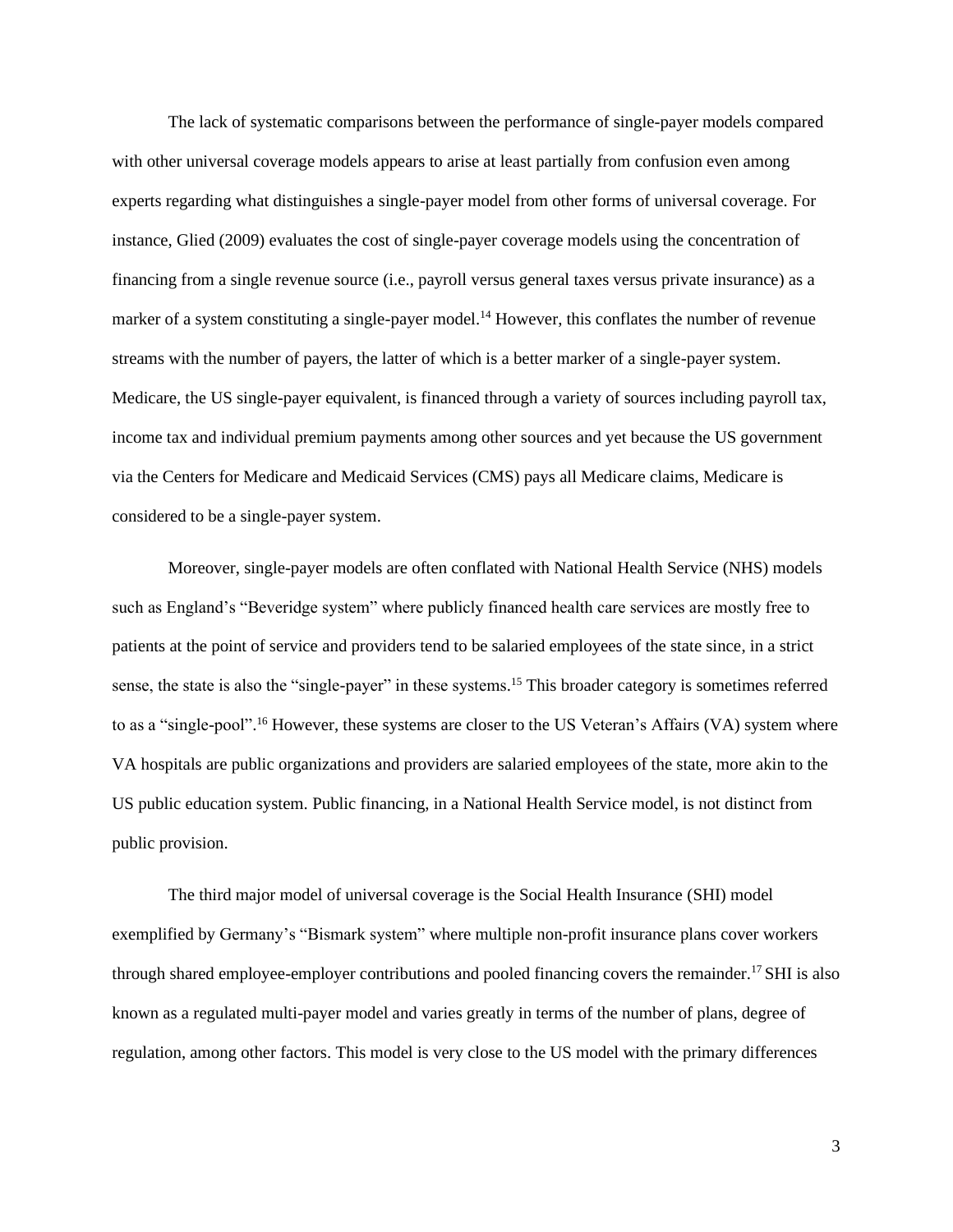centering the higher degree of regulation imposed in these models. Clinton's failed 1994 health reform bill would have created a regulated multi-payer system approximating the Bismark model.

By contrast, single-payer systems are best understood if described by their alternative moniker- "national health insurance" systems. National Health Insurance systems (NHI) are insurance-based models where health care providers are reimbursed through a tax-financed national health insurance plan that every citizen is eligible for by dint of citizenship.<sup>18</sup> The government decides which benefits will be included in the national health insurance plan and citizens generally pay into the national plan via an earmarked tax. In the U.S., Medicare is a national health insurance plan, with the caveat that only older adults (age 65+) are eligible.

Here we review cross-national comparative evidence based largely off of information from the Commonwealth Fund's annual International Profiles of Health Care Systems reports to 1. Identify which set of countries apart from the well-known case of Canada can rightfully be described as having a "singlepayer" model of universal health coverage; 2. Assess how different universal coverage systems compare with the US on cost, access and quality measures; 3. Discuss the findings in light of common arguments against single-payer, i.e., does single-payer invariably lead to longer wait times and other forms of health care rationing? Would the quality of health care services be reduced? Would single-payer put the private health insurance industry out of business? Through this cross-national lens we suggest that the singlepayer model should not be viewed as the socialized behemoth it is often depicted as on the political right, nor should it be considered as the only acceptable means of achieving universal coverage as is often taken as gospel on the political left.<sup>19</sup> We find that all universal health coverage systems perform better than or equivalent to the US on the outcomes measured, but that single-payer systems perform favorably on cost and availability of services.

#### **Methods**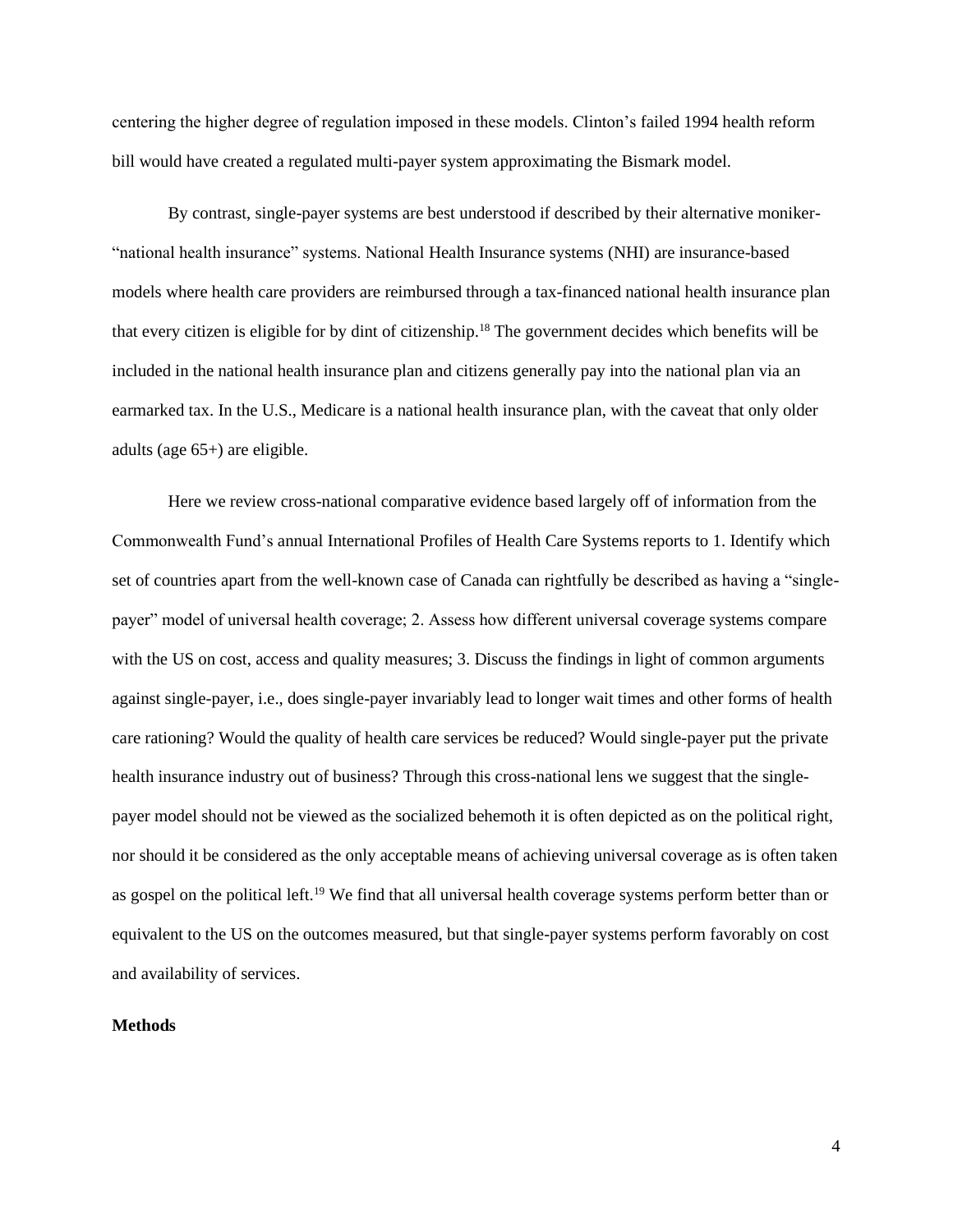The information for this analysis is drawn primarily from annual reports published by the Commonwealth Fund that provide detailed profiles of the health systems of presently 17 countries with universal coverage systems as well as comparisons of performance indicators derived from annual national surveys and other comparable sources.<sup>20</sup> We additionally draw information from secondary sources to supplement and validate the information contained in the reports.

*Coding countries as characterizing a single-payer model*. The Commonwealth Fund's International Profiles of Health Care Systems reports provide detailed descriptions of health care system financing and coverage including assessments of whether a countries' model loosely represents more of a social insurance model or a National Health Service model. We defined single-payer based on recently articulated definitions as a "comprehensive universal coverage where everyone in a given region is covered by the same health plan with the same core set of services, [and] funding for that core set of services comes from a single public fund," generated through taxation. Providers are then reimbursed for health care services from that single public fund (hence, the "single-payer" moniker). In this sense, singlepayer systems represent more narrowly a "National Health Insurance" (NHI) model, whereby there is typically one health insurance plan that everyone in an area is eligible for and would exclude multi-payer Social Health Insurance models and National Health Service models. In addition to our classification of countries, we also summarize additional relevant information from the reports including the degree to which the system uses public or private provision of services, and the amount of the population that is covered by supplementary insurance that covers services beyond a basic health care package.

Beyond relying on the descriptions provided by the Commonwealth fund, we engaged in secondary literature review and searches to understand the organization of different country health systems and how they are commonly understood and presented in the literature. We then coded countries based on which model "ideal type" best fit the system as described by various sources. As discussed below, finding cases that match perfectly to any of the three ideal types is complicated by the wide variety of combinations of different system characteristics. **Table 1** and the discussion in the results section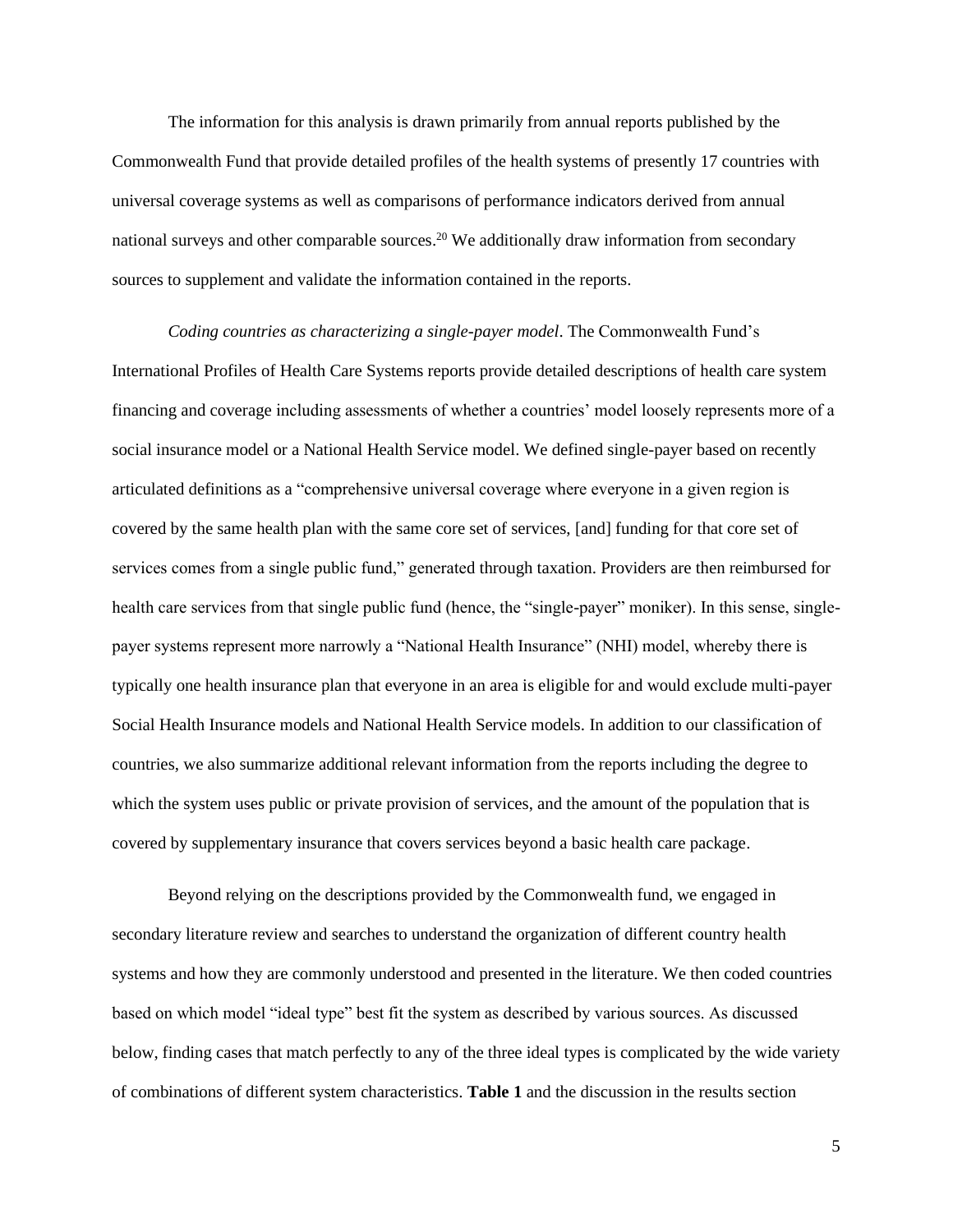below describe major findings with regards to how well countries categorized into each system adhere to the stylized case.

*Comparing countries based on cost, access and quality*. For this portion of the analysis we relied on the data provided in the Commonwealth Funds reports compiled from publicly available datasets including the World Health Survey among other sources. Some measures rely on comparable administrative data and others from cross-national comparative micro-surveys of a representative sample of citizen's experiences with the health system. More details about the original sources of data can be found in the reports themselves.<sup>20</sup> Information compiled from the reports includes measures of 1. Access measured in terms of cost-related barriers to care; 2. Cost to the government or more broadly (i.e., health spending per capita, as a percent of GDP and health care cost inflation); 3. Quality, in terms of rationing (i.e., length of stay), wait times for different types of procedures, and health outcomes (i.e., mortality amenable to health care). We selected measures that best exemplified common arguments against universal coverage, for instance, that although UHC might lower system costs, it might also lead to rationing in terms of less availability of providers/hospital beds, longer wait times, worse health outcomes and overall lower patient satisfaction. **Table 2** presents the average as well as the disaggregated estimates for each measure across the 17 countries grouped into those best representing NHI, NHS and SHI models. Unfortunately, data on key indicators were missing for multiple indicators in several countries. Where data were missing, we searched the literature and other secondary sources for information on comparable measures of health system functioning and filled in where possible.

#### **Results**

*What Countries use a Single-Payer, National Health Insurance Model?* Based on our analysis, few countries use a single-payer system (see **Table 1**). Of the 17 countries reviewed, only four- Canada, Israel, Taiwan and Australia- could be considered as exemplifying a single-payer model as defined as a system where there is one publicly financed health insurance plan in a given region that everyone is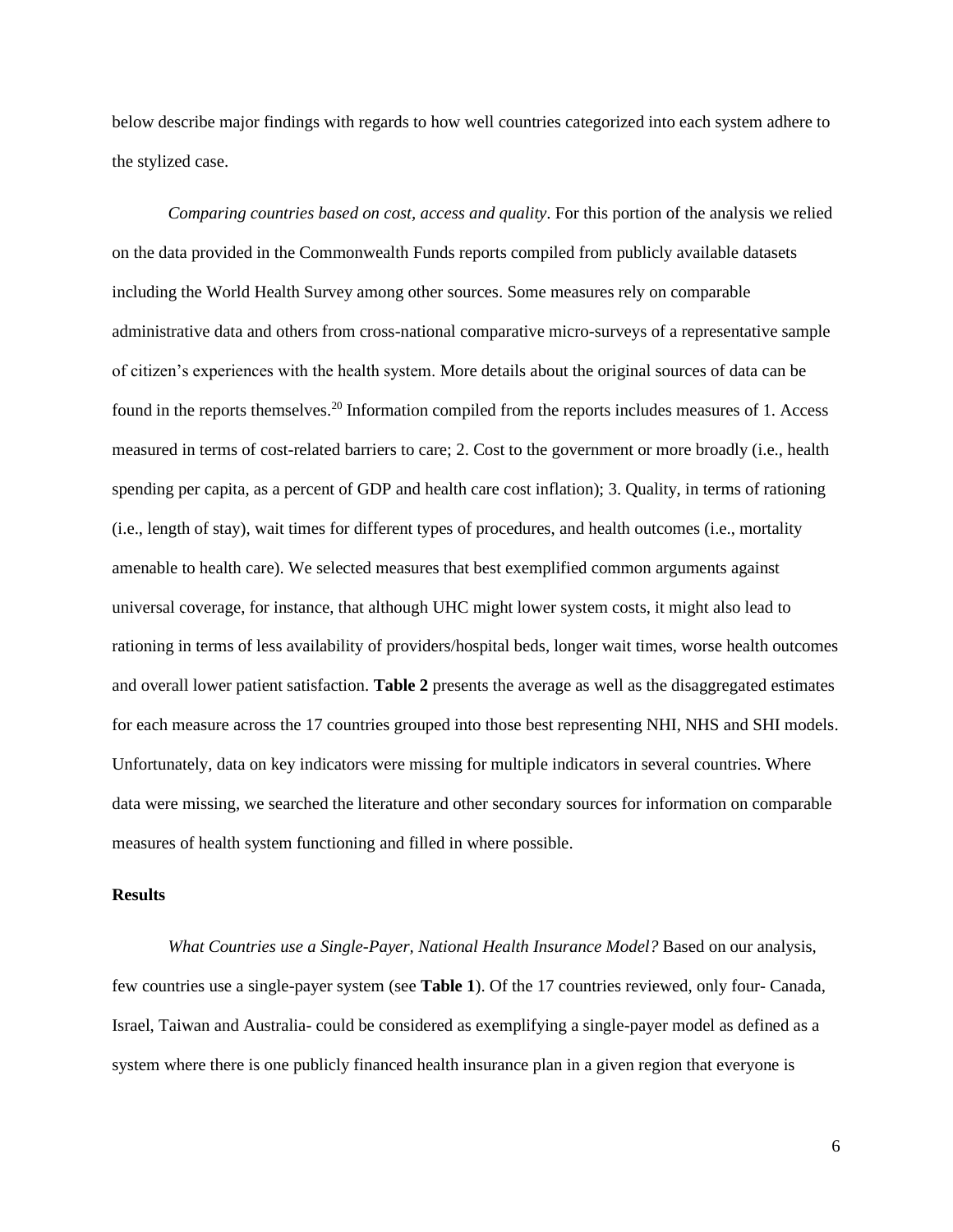eligible for by dint of citizenship. The remaining countries were largely split between models that better exemplify a National Health Service model or a Social Health Insurance model.

Even these four "single-payer" countries fell slightly short of a true National Health Insurance model in that both Canada and Australia's insurance plans are administered at a provincial level with slight variations in benefit packages, and Israel has four competing insurance plans. Each also has large participation of the population in supplementary insurance plans, which make them look more like multipayer systems. In this sense, Taiwan may be the best exemplar of a pure single-payer model in practice although private insurance coverage has been increasing in recent years. 21

Notable from **Table 1** is that even under "universal coverage" large portions of the public purchase or receive additional coverage beyond the basic coverage provided. In single-payer "NHI" systems, this is largely for non-covered benefits (e.g., private rooms in hospitals, drugs, dental care, optometry) that the basic insurance plan may not cover, but also for supplementary coverage (increased choice, faster access for nonemergency services, rebates for selected services). In Israel, over 87% of the public purchase private voluntary health insurance through their health plan as a top up to the basic plan and 53% also purchase commercial voluntary health insurance offered by for-profit insurance companies to individuals or groups for additional coverage.<sup>20</sup>

Also notable from **Table 1** is that just because the primary source of financing is derived from public dollars does not necessarily mean that provision of care is provided by public employees in singlepayer systems. Rather, in most cases, especially for primary care, providers are private contractors of the state. In fact, even in England's NHS, often held up as the archetype of "socialized medicine,"<sup>16</sup> 66% of GPs are private contractors.<sup>20</sup> Hospital care, by contrast, tends to be mainly public.

#### *How does Single-Payer Perform Compared with other Models?*

*Cost (to government and consumers)*. A primary argument against more government involvement in health care is that it will result in run-away costs and bloated deficits. However, the evidence suggests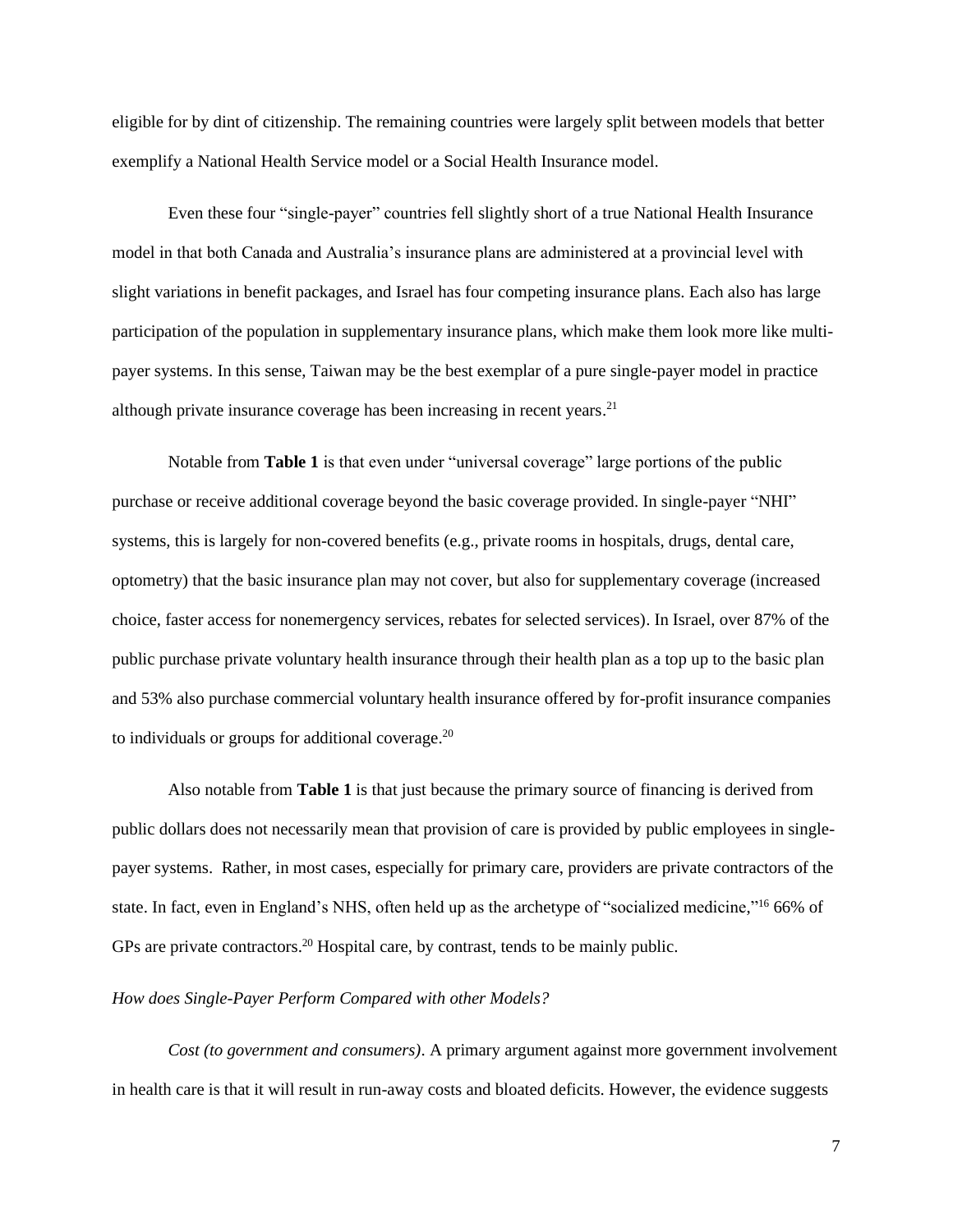that universal coverage models spend less in spite of covering everyone. In terms of the overall cost of the system, the percentage of GDP spent on health care and health care spending per capita were lowest in single-payer systems (8.5% of GDP and \$3,763 per capita), in between for NHS models and highest for SHI, though no other country comes close to US levels of health care spending (17% of GDP and \$9,364 per capita) (**Table 2**). However, there was also wide variation across system ideal types with Israel (NHI), Italy (NHS) and Singapore (SHI/private) constituting among the lowest spenders per capita. Cost inflation was lowest among SHI models, but also low in NHI countries with the exception of Taiwan, which has experienced relatively high cost inflation at 4.1% over the period 1996-2012, even though it has been able to hold national health expenditures to 6.6% of GDP, which compares favorably to the OECD nations' average of 9.1%.<sup>21,22</sup> When examining cost inflation solely on public programs, the US performs about on par with other OECD countries at 2.0%. However, when accounting for private health insurance, US health care inflation is higher than similar countries at 5.9%.<sup>23</sup>

*Access (cost related barriers to care)*. In addition to overall systems costs being high, the evidence also suggests that the average patient pays substantially more out of pocket in the US than in either single-payer or other universal models. The single-payer NHI model had the lowest average out of pocket (OOP) spending per capita at \$593 a year, though 15% still reported having an access barrier due to cost in the past year, which was more than for NHS or SHI models suggesting that even with universal coverage systems some portion of the population may still experience cost-related access barriers. Nonetheless, these cost related barriers and out of pocket payments were half the amount reported in the US where the mean out of pocket spending was over \$1,000 per person and 33% of the public reported having experienced an access barrier due to cost in the past year.

*Quality (rationing).* While costs may be less in single-payer systems, the argument is often advanced that lower costs are the result of "rationing" of health care services rather than efficiency gains. In terms of rationing based on the availability of services, the cross-national evidence does not support this assertion. The average annual number of physician visits per capita was 7.5 for the single-payer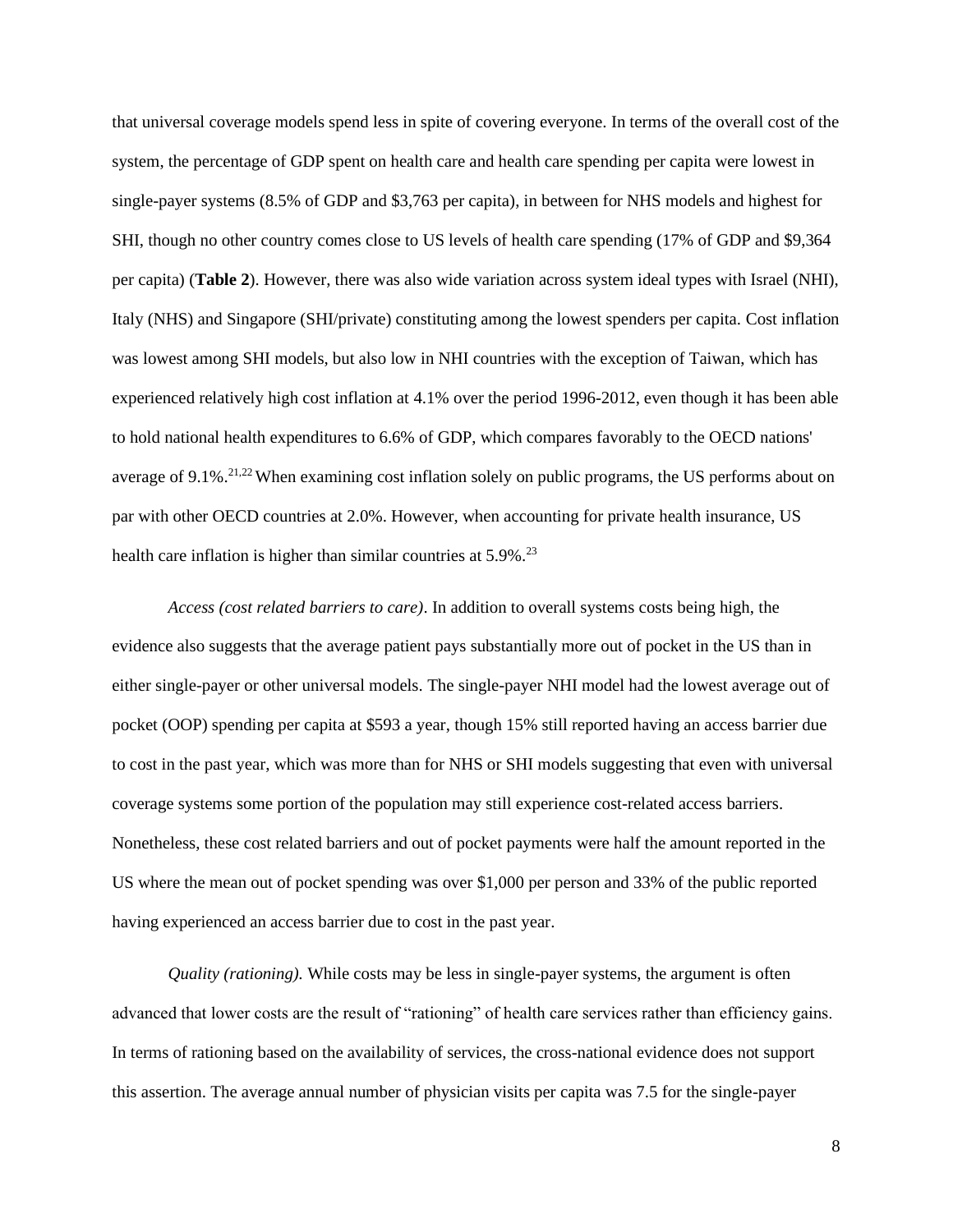systems versus 4 visits a year in the US. Moreover, the average length of a hospital stay was 6.1 days in the single-payer systems versus 5.4 in the US. Thus, people seem to receive more and not less care in single-payer and other universal coverage models than in the US.

*Quality (wait times)*. Among the most often repeated meme employed by single-payer antagonists is the idea that wait times are significantly higher in such systems. There does appear to be evidence that Canada in particular has significant problems with long wait times for elective surgeries, but this does not seem to be endemic to all single-payer systems. While 18% of Canadians report waiting 4 months or more for elective surgery, only 8% of Australians do. This is still double the 4% reported by Americans, though SHI models appear to have lower wait times for surgery than the US on average (particularly Germany and France). Although comparative data on wait times was not available for Israel or Taiwan, other sources of information suggest that wait times in Taiwan are among the lowest in the world, with wait times for total hip and knee replacements being between 12-18 *days* in 2015.<sup>24</sup> The average wait time for elective surgery in Israel was 85 days in 2014.<sup>25</sup> In contrast with elective surgeries, all models seem to perform about as well as the US or better on same or next day care with some countries doing better than others and Canada again lagging behind.

*Quality (health outcomes).* To compare outcomes that can be attributable to the quality of medical care, researchers use a measure known as "mortality amenable to health care," as well as other survival indicators following treatment for breast cancer and heart attacks. Comparing NHI systems to the US, single-payer models reported an average of 70 deaths per 100,000 from mortality amenable to health care compared with 112 deaths per 100,000 in the US. Mortality following myocardial infarction and survival rates following breast cancer were equivalent in single-payer countries and the US. Australia in particular- which President Trump recently conceded has "better care than we do" to the delight of singlepayer advocates- had the lowest mortality amendable to health care of all countries reviewed.<sup>26</sup>

*Quality (patient satisfaction)*. Putting more objective indicators of quality aside, patient satisfaction is considered to be one of the principle performance goals of a health system along with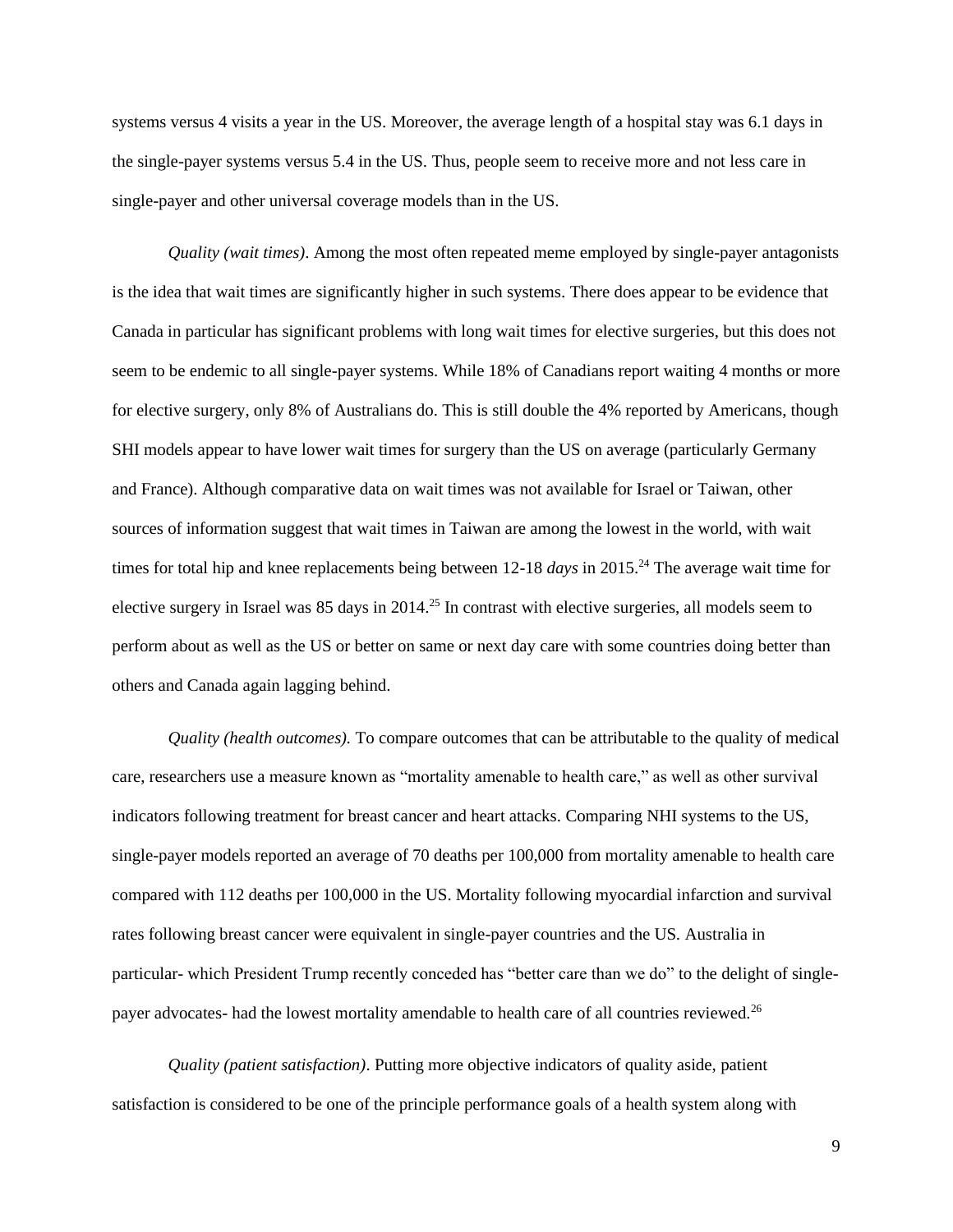health outcomes and risk protection.<sup>27</sup> Overall, 23% of Americans felt that their health care system needed to be completely rebuilt, compared with an average of 6.5% in NHI and NHS systems and 4.5% in SHI systems. Americans appear to be profoundly unhappy with their private health insurance system whereas those in public systems appear quite satisfied with their coverage systems.

#### **Discussion: What Can we Expect from a Single-Payer Model in the US?**

We provide comparative evidence on the relative performance of three ideal-typical models of care- the national health insurance, or single-payer model, the national health service model and the social health insurance model. Overall we find that true single-payer models are relatively rare and that NHS and SHI systems are more common. Although many emerging economies are beginning to adopt or aim towards the national health insurance model,<sup>6</sup> in terms of the countries examined here, this model is relatively rare in practice. NHI's core features are also confounded by the presence of parallel private insurance marketplaces and sub-national benefit plans in most countries, which make these systems feel more akin to multi-payer models, which, as others have noted, have the potential to undermine rather than enhance the core public system.<sup>16</sup>

We also find that single-payer systems perform better than other models on system cost and out of pocket spending without significant rationing in terms of access to care or wait times and comparable levels of quality of care. However, we find wide variation in performance measures amongst countries within each category, which renders these clusters less meaningful. Taiwan appears to approach most closely the ideal-type of a single-payer model, but also has a dearth of information available on overall system performance and may be the least comparable to the US. Based on the international comparisons presented here, we address several common policy questions raised in policy debates over single-payer below.

*Will single-payer lower health care costs and cost related barriers to care or will it bloat the federal deficit and result in people paying more?* Advocates may have an overly rosy view of the amount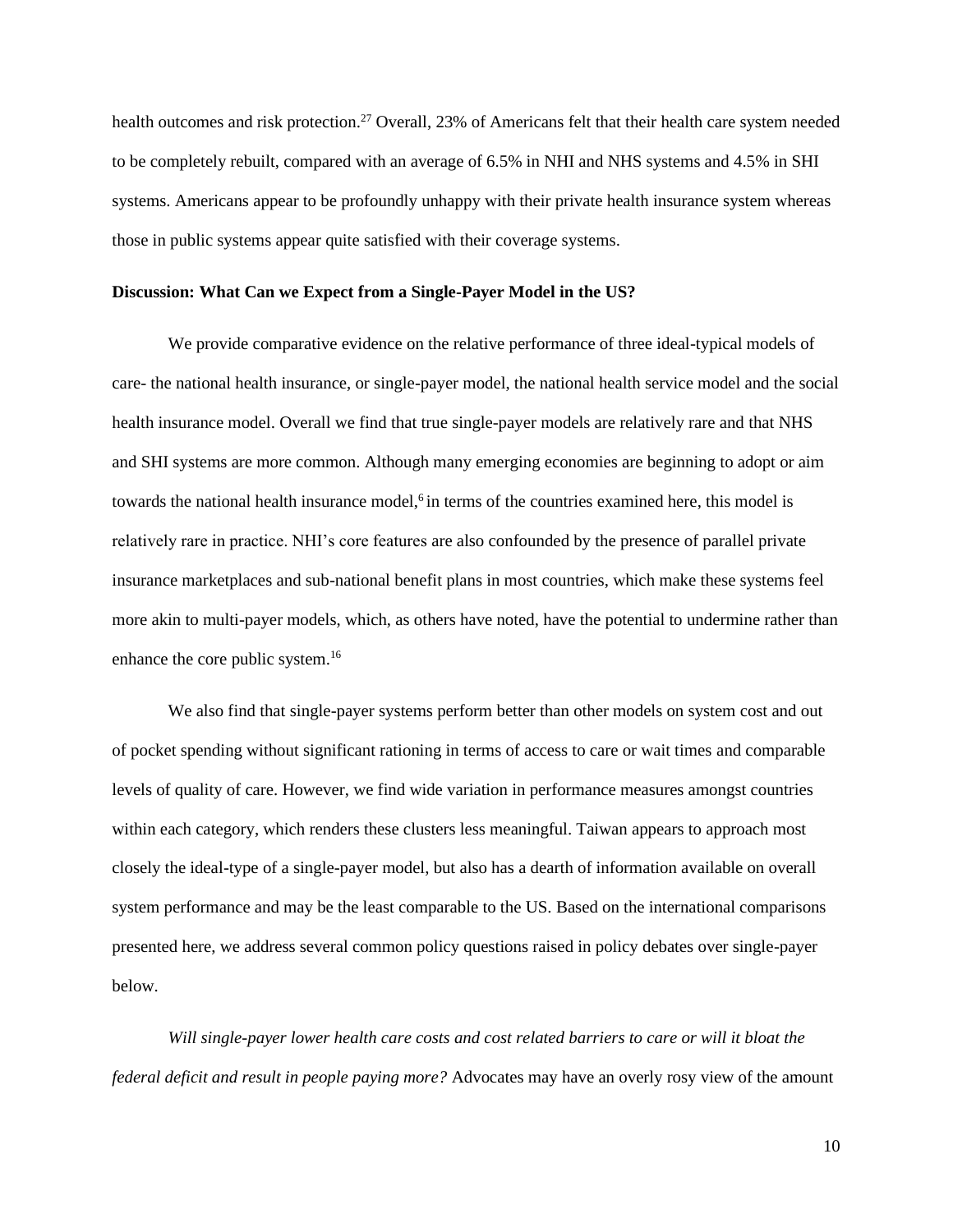by which OOP spending is limited under single-payer models. The idea that health care will be "free" without any co-pays or other cost-sharing schemes is not accurate when examined in cross-national experience. Few countries have specific caps on cost sharing and most require copayments as a costrecovery scheme to reduce unnecessary visits. Moreover, insurance based models may require additional coverage for services not typically in the benefit plan such dental care or optometry. Out-of-pocket payments accounted for 18% of Australia's total health expenditures in 2013–2014 and went towards medications and dental care.<sup>20</sup> OOP costs in Switzerland, arguably the most privatized of multi-payer systems, were especially substantial at \$1,815 per capita annually. Though official government statistics in Taiwan do not estimate out-of-pocket (OOP) expenditure according to international standards, estimates suggest that between 1996 and 2012 OOP spending grew at a rate of  $5.4\%$ .<sup>21</sup> Cast in this light, universal publicly financed health coverage sounds much less radical and much more familiar.

While it is true that more of the costs of single-payer would be borne by government and must be paid for through tax financing, the lower costs in single-payer models suggest that the amount of taxes needed to cover the costs of the system should be less than the amount of private insurance premiums the average American currently pays, which is a key selling point noted by single-payer proponents. Though the argument is often made that more competition will lower costs, evidence from the Netherlands suggests that following the introduction of greater competition into the public health system, health care costs have risen substantially.<sup>28</sup>

However, the degree to which these costs savings could be realized depends on how specific cost control mechanisms might be implemented. Notably, US *public* health care cost inflation, although higher than the single-payer models examined here with the exception of Taiwan, is not substantially higher than other OECD countries, a fact that has been pointed to before.<sup>23</sup> Yet, health expenditures per capita and as a percent of GDP are very large. The higher overall cost of the US health system is largely due to the prices of services, which are less controlled in the US compared with countries with universal coverage.<sup>29</sup> One of the biggest obstacles to enacting a universal coverage system that approximates other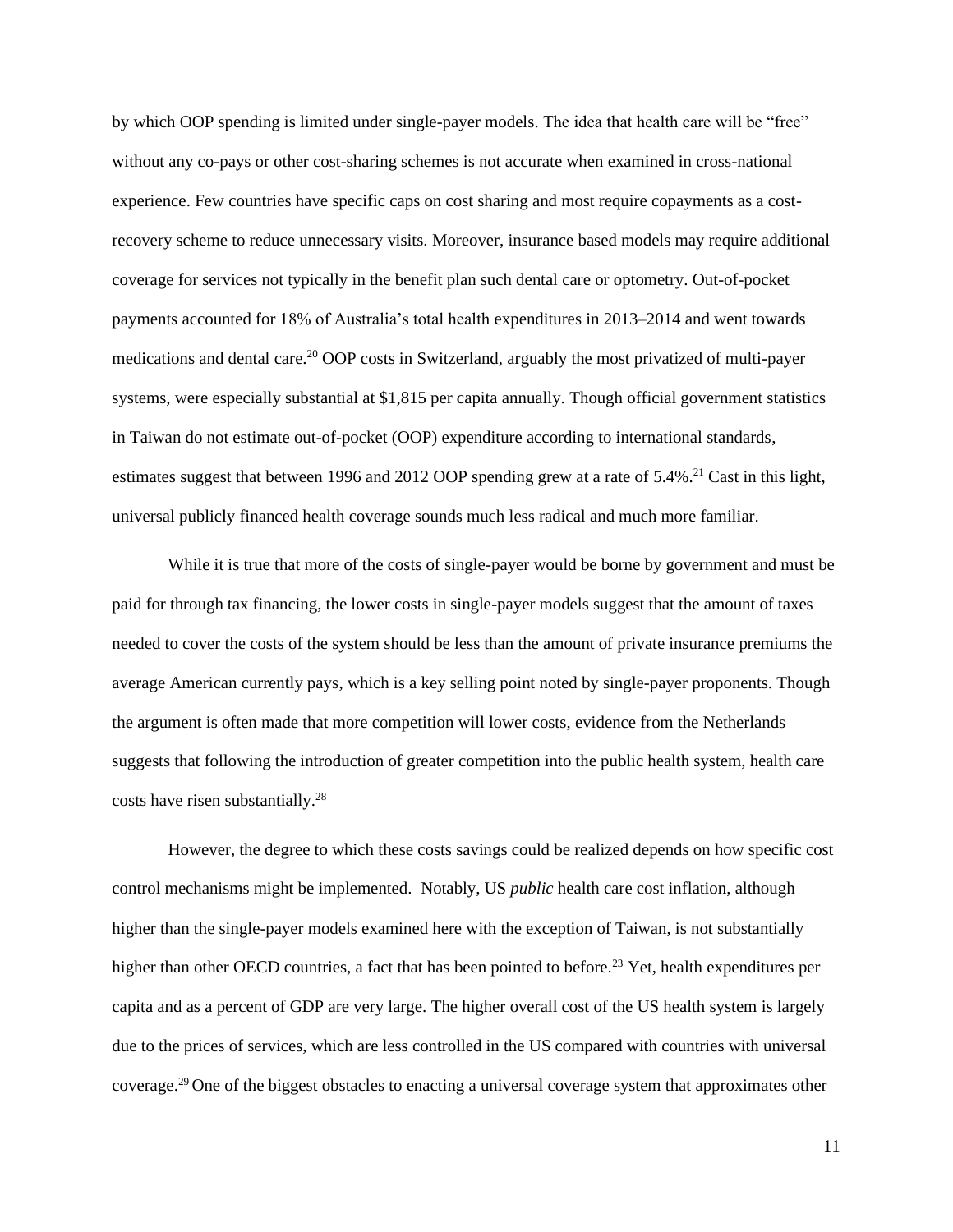countries spending levels may lie in opposition from providers, particularly specialists, who stand to lose income if more widespread price controls and global budgets are put in place.

*Will Single-Payer lead to Health Care "Rationing"?* Detractors who point to rationing and limits on choice as primary reasons to oppose single-payer should focus on understanding what specifically about the Canadian version of single-payer has led to high wait times for certain elective surgeries and learn from policy innovators like Taiwan that allow for free choice of physician and have short wait times. So-called "rationing by the queue" does not appear to be an inherent tendency of single-payer models, but does appear to be endemic in Canada. Critics should further consider that all countries with universal coverage also have access to voluntary supplementary health insurance coverage, which can allow consumers additional choices while setting a basic floor. Given that most countries with national health insurance plans also offer wrap-around and top-up coverage, this also suggests continued opportunities for insurance companies to sell private insurance plans, which could lessen some of the opposition from this key interest group. 9

*Health Care is Expensive in the US because it provides the Best Care on Earth- will Universal Coverage Compromise this*? Recent evidence has highlighted the extent to which the US lags behind other advanced industrial countries on health outcomes.<sup>30</sup> Nevertheless, these reports can be deceiving because health outcomes are affected by a wide variety of social and behavioral determinants over which the health care system has little control. Comparing the US to other countries in terms of mortality attributable to the quality of medical care, the US performs comparable to single-payer models, though worse on overall mortality amendable to health care. Single-payer models do not appear to produce worse health outcomes, and may produce better health outcomes than other health coverage models.

*Will Americans be able to accept a "Socialized" Health Care System or does it go against our Culture?* Ultimately, the remaining barriers to universal coverage are not primarily technical, they are political (Berwick, Nolan & Whittington, 2008).<sup>31</sup> Will Americans accept a single-payer model? Will organized interest groups allow a single-payer model? Based on the comparative evidence on patient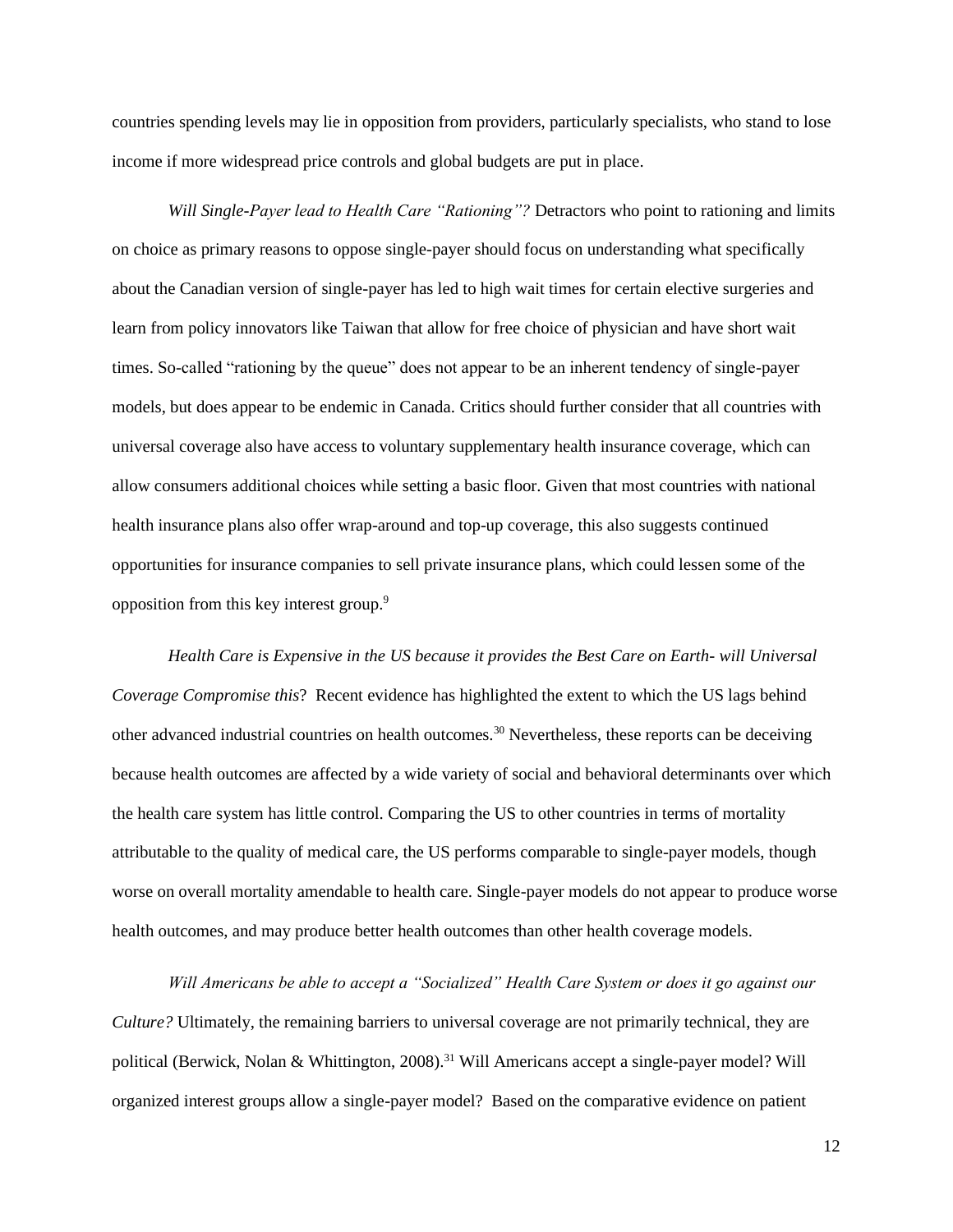satisfaction, all three universal coverage models had very low percentages of the public calling for a total transformation of the health system (<10%) compared with the US where nearly a quarter of Americans felt the system needs to be completely rebuilt. While SHI systems were the most popular (with the exception of the Netherlands, which recently introduced more private competition into the system), NHI systems were equivalently popular to NHS.Other studies have shown the highest health care approval ratings in multi-payer systems, though also the most pronounced differences between social classes. $32$ 

For single-payer skeptics that are concerned about jobs in the insurance industry that would be lost in a transition from a private to a public insurance system, and the feasibility of such a transition, it is clear that there still remains a role for private health insurance in single-payer systems, either as administrators of public plans, or in offering supplementary plans. Likewise, the continuation of a parallel private health insurance market might also lessen opposition from providers concerned about income loss, but could also threaten some of the projected cost savings from such a system.

Nevertheless, single-payer advocates may also consider that more countries with universal coverage systems have adopted a Social Health Insurance Model than National Health Insurance. It is clear that the SHI model, which is reasonably close to the post-ACA US health coverage system, is also a viable and popular health reform model with many merits, though moving in this direction would involve expanding and not contracting the Affordable Care Act.<sup>33</sup>

#### **Conclusions**

According to recent polls, single-payer momentum is gaining ground in the US, especially among Democrats and among physicians.<sup>34</sup> This analysis has tried to demystify some of the rhetoric around single-payer and other universal coverage models and provide a more nuanced picture of what different health reform models might look like for the US. Single-payer appears to perform as well as any other model, but the wide variation in outcomes across countries suggest that there is no single cookie-cutter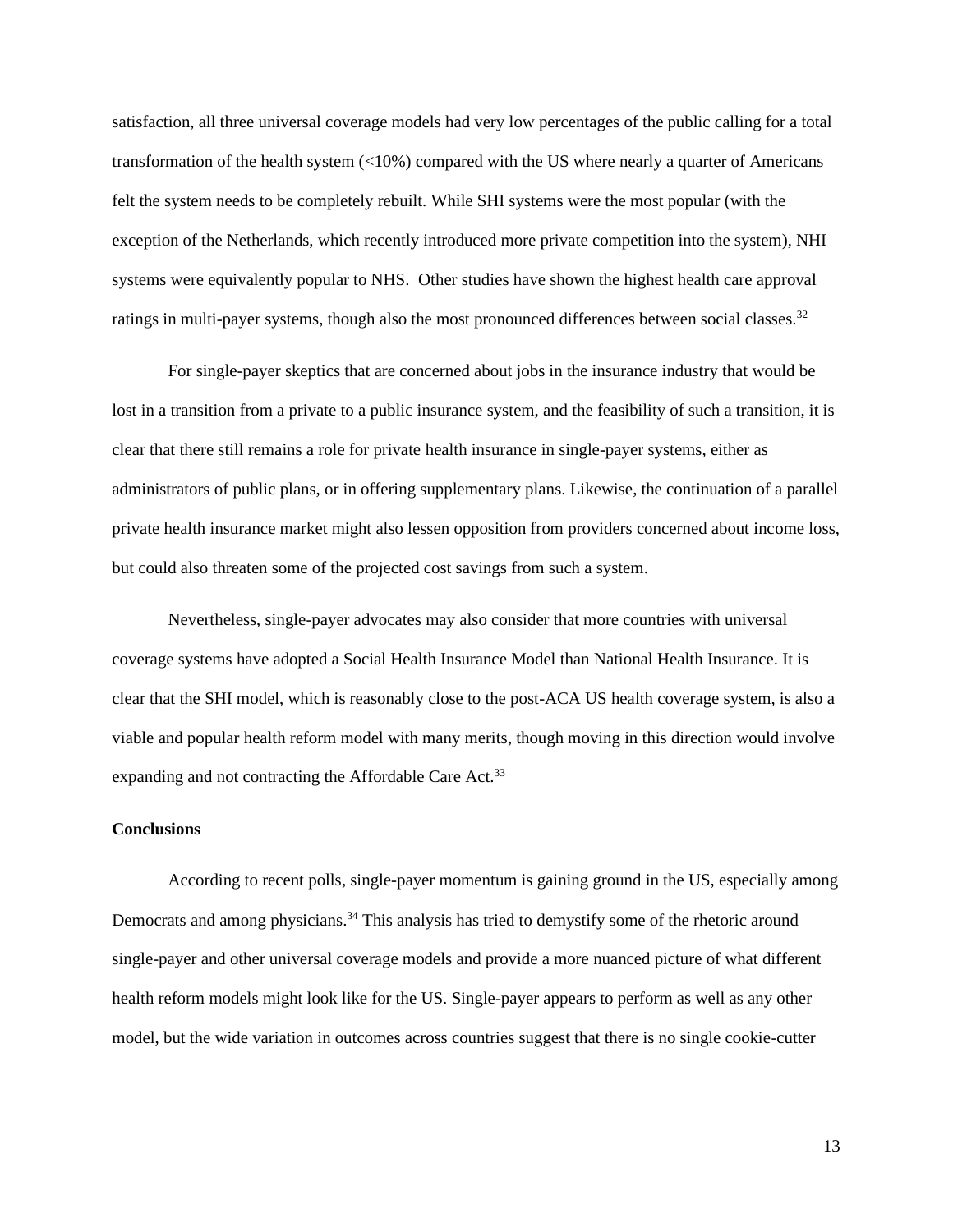model for health reform. Rather, variation in policy implementation within a particular model may play as much of a role on performance as the overarching type of system.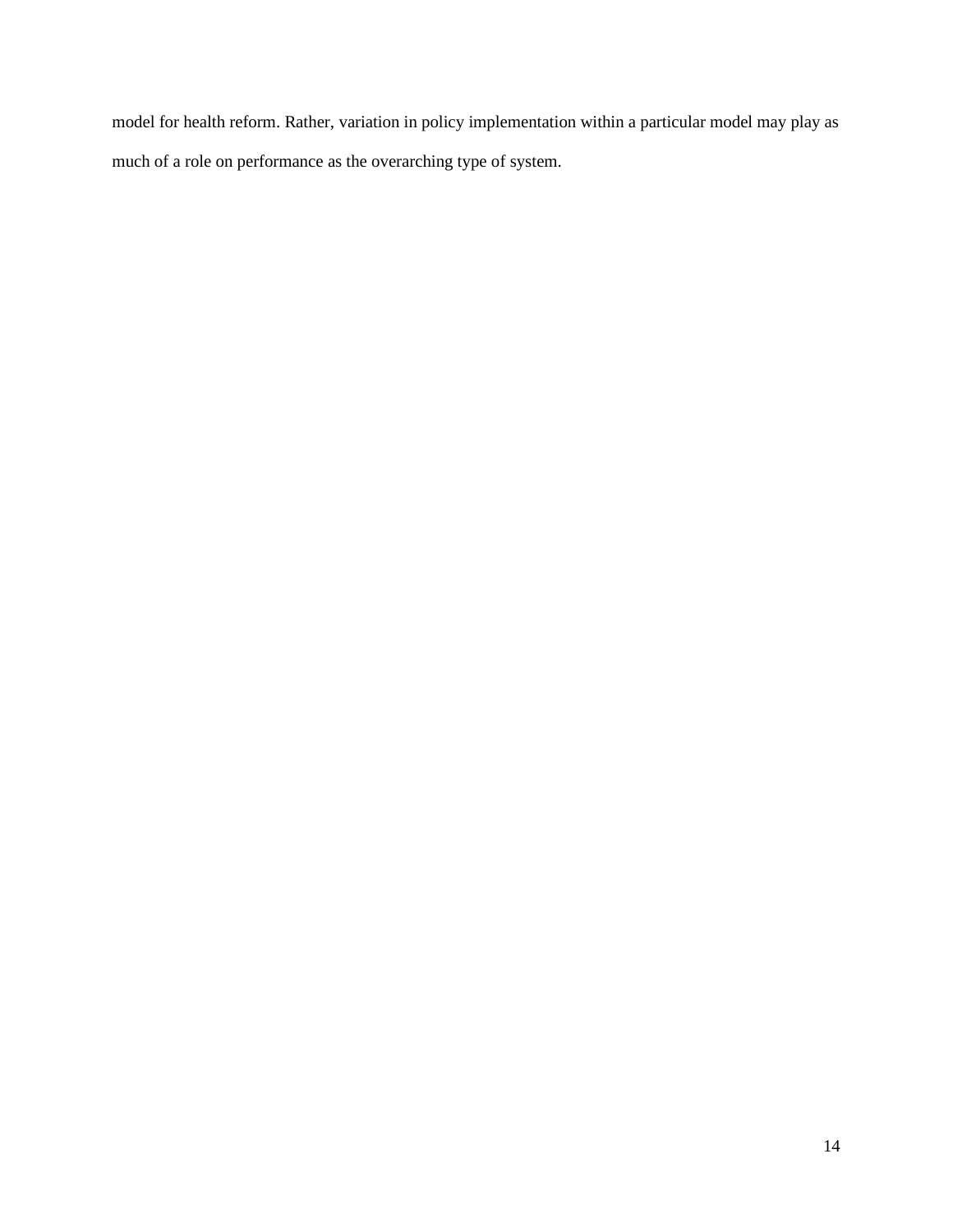| Country     | <b>Insurance</b>                                                                                                                                                                                                                                                                                                                                                                                                                                                                |                | Provision (Mostly Public or Private)   | <b>Private Supplementary</b><br><b>Insurance Coverage</b><br>(%) | Classification |  |
|-------------|---------------------------------------------------------------------------------------------------------------------------------------------------------------------------------------------------------------------------------------------------------------------------------------------------------------------------------------------------------------------------------------------------------------------------------------------------------------------------------|----------------|----------------------------------------|------------------------------------------------------------------|----------------|--|
|             |                                                                                                                                                                                                                                                                                                                                                                                                                                                                                 |                | <b>Primary Care</b><br><b>Hospital</b> |                                                                  |                |  |
| Australia   | Universal public medical insurance program (Medicare)                                                                                                                                                                                                                                                                                                                                                                                                                           | Mainly private | Mainly public                          | $-47\% - 56\%$                                                   | NHI            |  |
| Canada      | Regionally administered universal public insurance program                                                                                                                                                                                                                                                                                                                                                                                                                      | Mainly private | Mixed                                  | ~100                                                             | NHI            |  |
| Israel      | National health insurance (NHI) system with four competing,<br>nonprofit health plans; government distributes the NHI budget<br>among the health plans                                                                                                                                                                                                                                                                                                                          | Mainly public  | Mainly public                          | $-87%$                                                           | NHI            |  |
| Taiwan      | Single-payer government administered national health insurance<br>system with mixed private-public provision                                                                                                                                                                                                                                                                                                                                                                    | Mainly private | Mixed                                  | $-0-17%a$                                                        | NHI            |  |
| Denmark     | National health care system; regulation, central planning, and<br>funding by national government; provision by regional and<br>municipal authorities                                                                                                                                                                                                                                                                                                                            | Mainly private | Mainly public                          | $~239\%$                                                         | <b>NHS</b>     |  |
| England     | National Health Service (NHS)                                                                                                                                                                                                                                                                                                                                                                                                                                                   | Mainly private | Mainly public                          | $~11\%$                                                          | <b>NHS</b>     |  |
| Italy       | National health care system; funding and definition of minimum<br>benefit package by national government; planning, regulation, and<br>provision by regional governments                                                                                                                                                                                                                                                                                                        | Mainly private | Mainly public                          | $-5.5\%$                                                         | NHS            |  |
| New Zealand | National health care system; responsibility for planning,<br>purchasing, and provision devolved to geographically defined<br>District Health Boards                                                                                                                                                                                                                                                                                                                             | Mainly private | Mainly public                          | ~233%                                                            | <b>NHS</b>     |  |
| Norway      | National health care system; regulation and some direct funding<br>and provision roles for national government and some<br>responsibilities devolved to Regional Health Care Authorities and<br>municipalities                                                                                                                                                                                                                                                                  | Mainly private | Mainly public                          | ~18%                                                             | <b>NHS</b>     |  |
| Sweden      | National health care system; regulation, supervision, and some<br>funding by national government; responsibility for most financing<br>and purchasing/provision devolved to county councils                                                                                                                                                                                                                                                                                     | Mixed          | Mainly public                          | $~10\%$                                                          | <b>NHS</b>     |  |
| France      | Statutory health insurance system, with all SHI insurers<br>incorporated into a single national exchange                                                                                                                                                                                                                                                                                                                                                                        | Mainly private | Mainly public                          | $-95%$                                                           | SHI            |  |
| Germany     | Statutory health insurance system, with 118 competing SHI insurers<br>("sickness funds" in a national exchange); high income can opt out<br>for private coverage                                                                                                                                                                                                                                                                                                                | Mainly private | Mixed                                  | $~11\%$                                                          | SHI            |  |
| Japan       | Statutory health insurance system, with >3,400 noncompeting<br>public, quasi-public, and employer-based insurers; national<br>government sets provider fees, subsidizes local governments,<br>insurers, and providers, and supervises insurers and providers                                                                                                                                                                                                                    | Mainly private | Mainly private                         | $\sim 0$                                                         | <b>SHI</b>     |  |
| Netherlands | Statutory health insurance system, with universally mandated<br>private insurance (national exchange); government regulates and<br>subsidizes insurance                                                                                                                                                                                                                                                                                                                         | Mainly private | Mainly private                         | $-84$                                                            | SHI/private    |  |
| Switzerland | Mandatory health insurance system, with universally mandated<br>private insurance (regional exchanges); some federal legislation,<br>with cantonal (state) government responsible for provider<br>supervision, capacity planning, and financing through subsidies                                                                                                                                                                                                               | Mainly private | Mixed                                  | no data                                                          | SHI/private    |  |
| Singapore   | Government subsidies at public health care institutions and some<br>providers; Medisave: mandatory medical savings program for<br>routine expenses; MediShield: catastrophic health insurance;<br>Medifund: government endowment fund to subsidize health care<br>for low-income and those with large bills; government regulation of<br>private insurance, central planning and financing of infrastructure,<br>and some direct provision through public hospitals and clinics | Mainly private | Mainly public                          | no data                                                          | SHI/other      |  |

## **Table 1: Characteristics and Classification of Different Universal Coverage Models**

\* All information extracted from The CommonWealth Fund International Profiles of Health Care Systems, May 2017

\*\* NHI= National Health Insurance; NHS=National Health Service; SHI= Social Health Insurance a. Information from Yip, W., Lee, Y.-C., Tsai, S., Chen, B. (2017). Managing health expenditure inflation

under a single-payer system: Taiwan's National Health Insurance, Social Science & Medicine, online ahead of print.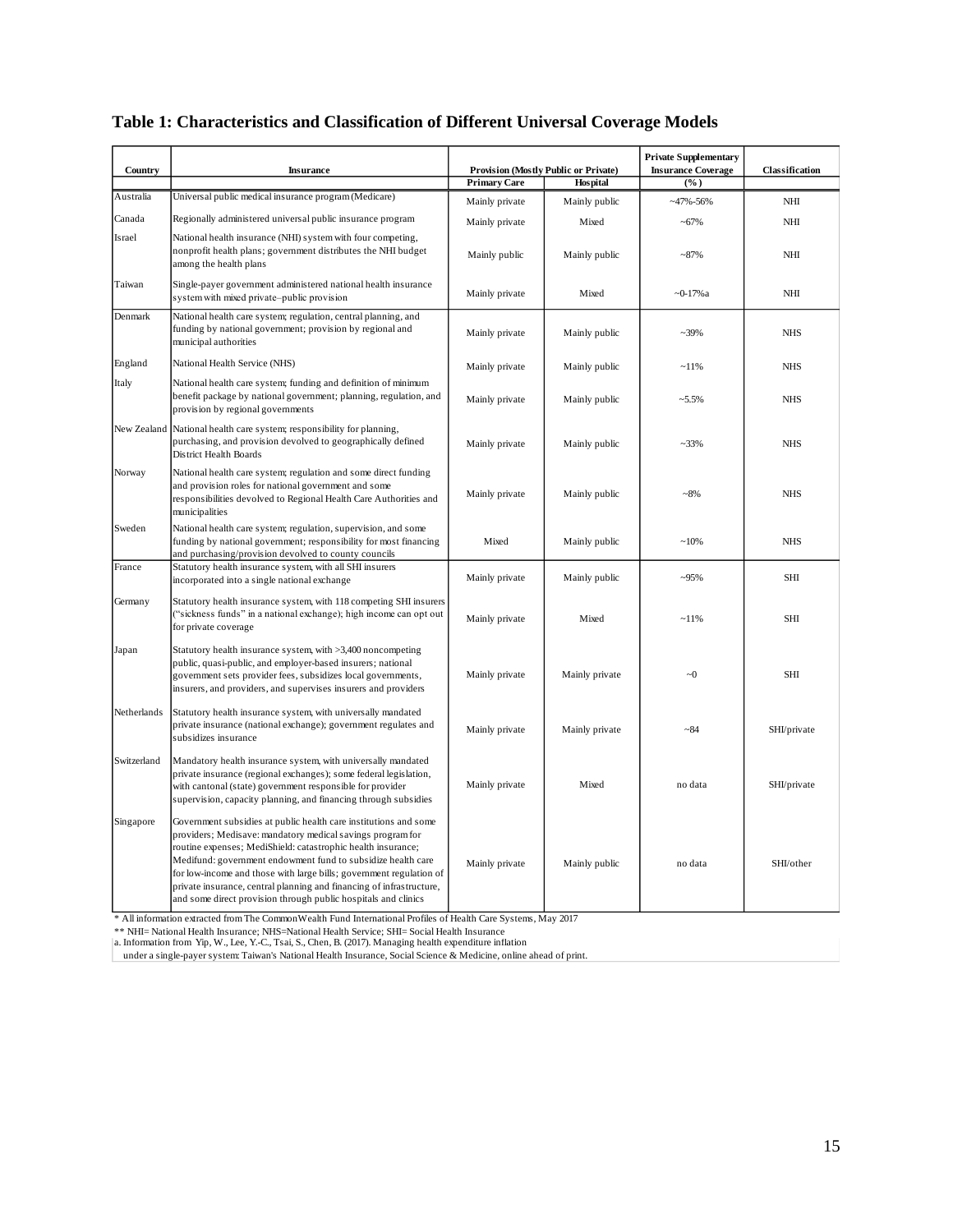### **Table 2: Selected Health System Performance Indicators for 17 Countries**

|                                |                                                                                                                              | <b>Single-Payer Models</b> |           |         |         | <b>National Health Service</b> |                   |         |         |                       |         |         | <b>Social Health Insurance Models</b> |         |         |            |             |               |           | <b>USA</b> |                           |
|--------------------------------|------------------------------------------------------------------------------------------------------------------------------|----------------------------|-----------|---------|---------|--------------------------------|-------------------|---------|---------|-----------------------|---------|---------|---------------------------------------|---------|---------|------------|-------------|---------------|-----------|------------|---------------------------|
|                                |                                                                                                                              | Canada                     | Australia | Israel  | Taiwan  | Average                        | United<br>Kingdom | Denmark | Italy   | <b>New</b><br>Zealand | Norway  | Sweden  | Average                               | Germany | France  | Netherland | Switzerland | Japan         | Singapore | Average    | <b>United States</b>      |
| Cost                           | Percentage of GDP Spent on Health Care (most<br>recent yr)                                                                   | 10.50%                     | 9.40%     | 7.40%   | 6.61%a  | 8.48%                          | 10.20%            | 10.7%   | 9.1%    | 10.90%                | 9.30%   | 11.70%  | 10.3%                                 | 11.00%  | 11.80%  | 10.90%     | 11.40%      | 11.40%        | 4.90%     | 11.3%      | 17.2%                     |
|                                | Health Care Spending per Capita (most recent                                                                                 | \$4,728                    | \$4,207   | \$2,353 | no data | \$3,763                        | \$4,094           | \$5,012 | \$3,207 | \$4,038               | \$6,432 | \$5,306 | \$4,682                               | \$5,119 | \$4,620 | \$5,227    | \$6,787     | \$4,152       | \$2,752   | \$4,776    | \$9,364                   |
|                                | Public Health Care Cost Inflation (1995-2009)<br>$(96)$ b                                                                    | 0.5                        | 1.4       | $-1.7$  | 4.1c    | 1.1                            | 2.5               | 2.5     | 2.0     | 5.5                   | 1.7     | 1.0     | 2.5                                   | 0.0     | $0.0\,$ | 2.9        | 1.4         | $0.5^{\circ}$ | no data   | 1.0        | $2.0$ (5.9 with private)d |
| Access (cost<br>access)        | Out-of-Pocket Health Care Spending per Capita                                                                                | <b>S644</b>                | \$532     | \$602   | no data | \$593                          | \$586             | \$671   | \$706   | \$263                 | \$882   | \$787   | \$649                                 | \$664   | \$305   | \$649      | \$1,815     | \$126         | no data   | \$712      | \$1,034                   |
|                                | related barriers to Experienced Access Barrier Because of Cost in<br>Past Year                                               | 16%                        | 14%       | no data | no data | 15.0%                          | 7%                | no data | no data | 18%                   | 10%     | 8%      | 10.8%                                 | 7%      | 17%     | 8%         | 22%         | no data       | no data   | 13.5%      | 33%                       |
| Qualitiy<br>(rationing)        | Average Annual Number of Physician Visits<br>per Capita                                                                      | 7.6                        | 7.3       | no data | no data | 7.5                            | no data           | 4.5     | 6.8     | 3.7                   | 4.3     | 2.9     | 4.4                                   | 9.9     | 6.3     | 8.0        | 3.9         | 12.8          | no data   | 8.2        |                           |
|                                | Average Length of Stay for Curative (Acute)<br>Care in Davs                                                                  | 7.5                        | 4.7       | 5.1     | no data | 6.1                            | 6.0               | no data | 6.8     | 5.2                   | 5.5     | 5.4     | 5.8                                   | 7.6     | 5.8     | 6.4        | 5.8         | 16.9          | no data   | 8.5        | 5.4                       |
| Qualitiy (wait<br>times)       | Able to Get Same-Day/Next-Day Appointment<br>When Sick                                                                       | 43%                        | 67%       | no data | no data | 55.0%                          | 57%               | no data | no data | 76%                   | 43%     | 49%     | 56.3%                                 | 53%     | 56%     | 77%        | 57%         | no data       | no data   | 60.8%      | 51%                       |
|                                | Waited Four Months or More for Elective<br>Surgery                                                                           | 18%                        | 8%        | no data | no data | 13.0%                          | 12%               | no data | no data | 15%                   | 15%     | 12%     | 13.5%                                 | 0%      | 2%      | 4%         | 7%          | no data       | no data   | 3.3%       | 4%                        |
| Quality<br>(outcomes)          | Breast Cancer Five-Year Survival Rate, 2008-<br>2013 (or nearest period)                                                     | 88%                        | 88%       | 88%     | no data | 88.0%                          | 81%               | 86%     | 86%     | 86%                   | 89%     | 89%     | 86.2%                                 | 86%     | no data | 85%        | no data     | no data       | no data   | 85.5%      | 89%                       |
|                                | Mortality After Hospital Admission for Acute<br>Myocardial Infarction per 100 Admissions,<br>Patients Age 45 and Older, 2013 | 6.7                        |           | 6.7     | no data | 5.4                            | 7.6               | 5.7     | 5.5     | 6.6                   | 6.7     | 4.5     | 6.1                                   | 8.7     | 7.2     | 7.6        | 7.7         | 12.2          | no data   | 8.7        | 5.5                       |
|                                | Mortality Amenable to Health Care (Deaths per<br>100,000 Population), 2010/11 estimates                                      | 78                         | 62        | no data | no data | 70.0                           | 85                | 82      | 75      | 87                    | 64      | 69      | 77                                    | 83      | 61      | 72         | 55          | no data       | no data   | 67.8       | 112                       |
| Quality (public<br>perception) | System Needs to Be Completely Rebuilt                                                                                        | 9%                         |           | no data | no data | 6.5%                           |                   | no data | no data |                       | 5%      | 8%      | 6.5%                                  |         |         |            |             | no data       | no data   | 4.5%       | 23%                       |

\*Information extracted from The CommonWealth Fund International Profiles of Health Care Systems, May 2017 with exceptions noted below

a. From Cheng T-M. (2015). "Reflections On The 20thAnniversary Of Taiwan's Single-Payer National Health Insurance System," Health Affairs, 34(3): 502-510; available at: http://content.healthaffairs.org/content/34/3/502/T3.

b. Estimates abstracted from OECD. (2013). Public spending on health and long term care: a new set of projections, aviable at https://www.oecd.org/eco/growth/Health%20FINAL.pdf. Estimates represent the residual expenditure

c. Represents the period 1996-2012, based on estimates in Yip, W., Lee, Y.C., Tsai, S., Chen, B. (2017). Managing health expenditure inflationunder a single-payer system: Taiwan's National Health Insurance, Social Science

d. Estimate of combined public/private expendture growth from Kaiser Family Foundation. (2012). Health Care Costs: A Primer, available at: https://kaiserfamilyfoundation.files.wordpress.com/2013/01/7670-03.pdf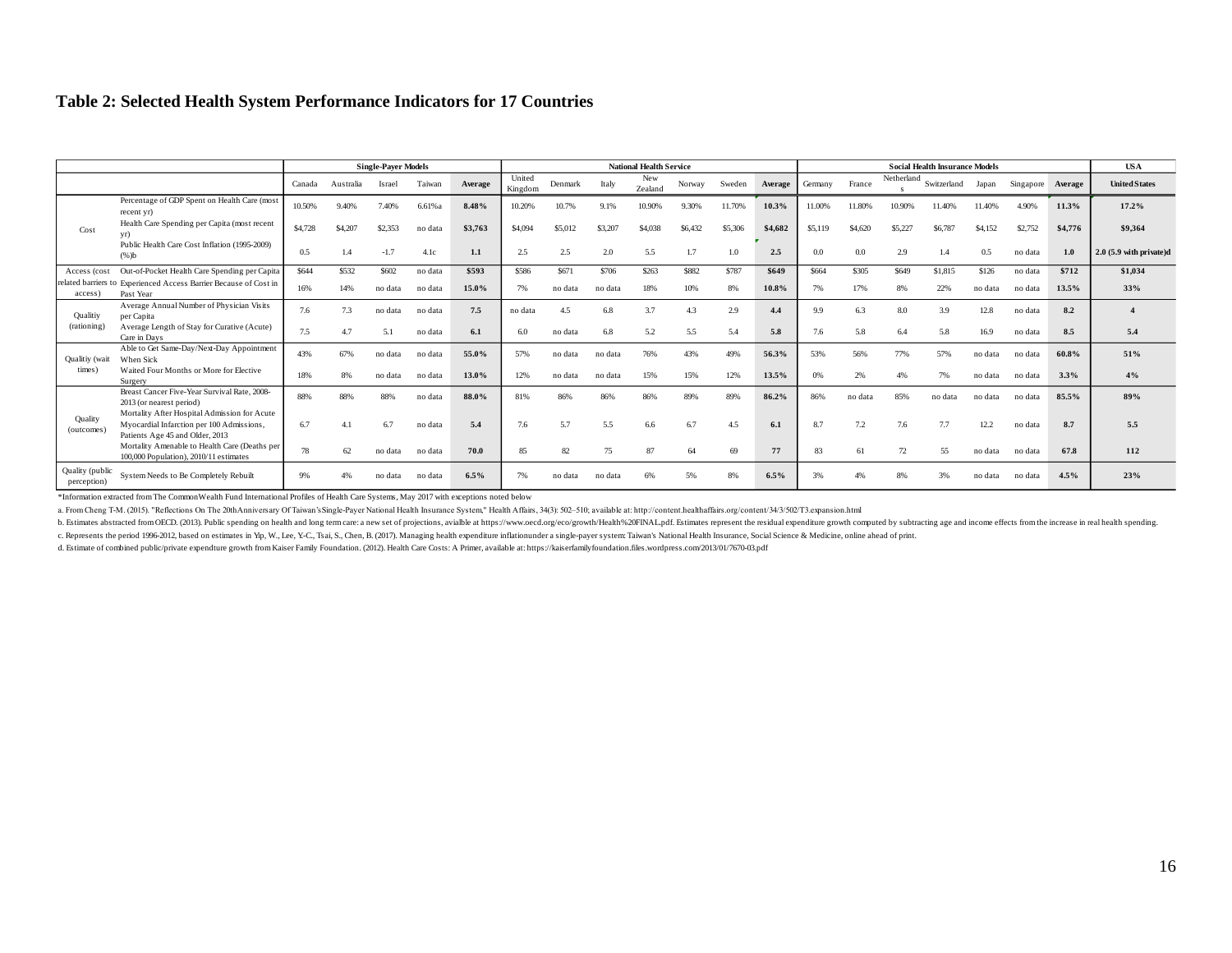### **References**

- 1. Keith K, Jost T. "Unpacking The Sanders Medicare-For-All Bill," Health Affairs Blog, September 14, 2017. <http://healthaffairs.org/blog/2017/09/14/unpacking-the-sanders-medicare-for-all-bill/> [last accessed 10/18/17]
- 2. Bluth R. "Doctors Warm To Single-Payer Health Care," Kaiser Health News, August 16, 2017: <https://khn.org/news/doctors-warm-to-single-payer-health-care/> [last accessed 10/18/17].
- 3. Fox AM, Blanchet NJ. (2014). "The little state that couldn't could? The politics of single-payer health coverage in Vermont," J Health Polit Policy Law, 40(3):447-85.
- 4. Lannan K. Mass. Senate Passes Sweeping Health Care Reform Bill, State House News Service, WBUR, November 10, 2017. Available at: [http://www.wbur.org/commonhealth/2017/11/10/mass-senate-health-care](http://www.wbur.org/commonhealth/2017/11/10/mass-senate-health-care-reform-bill)[reform-bill](http://www.wbur.org/commonhealth/2017/11/10/mass-senate-health-care-reform-bill) [last accessed 12/12/17].
- 5. Rivlin-Nadler, M, Evans, L. "Meet The Senator Who Stands Between New Yorkers And Universal Health Care," The Village Voice, May 25, 2017. Available online at: [https://www.villagevoice.com/2017/05/25/meet-the](https://www.villagevoice.com/2017/05/25/meet-the-senator-who-stands-between-new-yorkers-and-universal-health-care/)[senator-who-stands-between-new-yorkers-and-universal-health-care/](https://www.villagevoice.com/2017/05/25/meet-the-senator-who-stands-between-new-yorkers-and-universal-health-care/) [last accessed 12/12/17]
- 6. Preker AS., Lindner ME, Chernichovsky D, Schellekens OP, eds. 2013. Scaling Up Affordable Health Insurance: Staying the Course. Washington, DC: World Bank.
- 7. Waitzkin H. "Universal health coverage: he strange romance of The Lancet, MEDICC, and Cuba," *Social Medicine* 2015; 9(2): 93-97.
- 8. The Lancet. "Striving for universal health coverage," *Lancet* 2010; 376(27): 1799.
- 9. Oberlander J. "The Virtues and Vices of Single-Payer Health Care," *New England Journal of Medicine* 2016; 374(15): 1401-1402.
- 10. Pollack HJ. "Medicare for All — if It Were Politically Possible — would Necessarily Replicate the Defects of Our Current System Health," *J Health Polit Policy Law* 2015, 40 (4): 923-931.
- 11. Hussey P, Anderson GF.. "A comparison of single- and multi-payer health insurance systems and options for reform," *Health Policy* 2003; 66: 215-228.
- 12. Gusmano MK, Weisz D, Rodwin VG. "Achieving Horizontal Equity: Must We Have a Single-Payer Health System?," *J Health Polit Policy Law* 2009, 34(4): 617-633.
- 13. Pollack, R. (2017). Single-payer isn't the only progressive option on health care: There are several routes to universal coverage — some more politically feasible than others. Vox, Sep 14, 2017; available online at: <https://www.vox.com/the-big-idea/2017/9/8/16271888/health-care-single-payer-aca-democratic-agenda> [last accessed 12/12/17].
- 14. Glied S. "Single Payer as a Financing Mechanism," *J Health Polit Policy Law* 2009; 34(4): 593-615.
- 15. van der Zee J, Kroneman MW. "Bismarck or Beveridge: a beauty contest between dinosaurs," *BMC Health Services Research* 2007; 7:94.
- 16. White JJ. (2009). "Gap and Parallel Insurance in Health Care Systems with Mandatory Contributions to a Single Funding Pool for Core Medical and Hospital Benefits for All Citizens in Any Given Geographic Area," *J Health Polit Policy Law* 2007; 34 (4): 543-583.
- 17. Busse R, Blümel M, Knieps F, Bärnighausen T. "Statutory health insurance in Germany: a health system shaped by 135 years of solidarity, self-governance, and competition," *Lancet* 2017; 390(10097): 882-897.
- 18. Flieger SP. What We Talk About When We Talk About Single Payer, Health Affairs Blog, September 19, 2017: <http://healthaffairs.org/blog/2017/09/19/what-we-talk-about-when-we-talk-about-single-payer/> [last accessed 10/18/17].
- 19. Stone D. (2009). "Single Payer—good Metaphor, Bad Politics," J Health Polit Policy Law 34 (4): 531-542.
- 20. Mossialos E, Djordjevic A, Osborn R., Sarnak D (eds.). (2017). International Profiles of Health Care Systems, The Commonwealth Fund, May 2017. Available at: [http://www.commonwealthfund.org/~/media/files/publications/fund](http://www.commonwealthfund.org/~/media/files/publications/fund-report/2017/may/mossialos_intl_profiles_v5.pdf)[report/2017/may/mossialos\\_intl\\_profiles\\_v5.pdf](http://www.commonwealthfund.org/~/media/files/publications/fund-report/2017/may/mossialos_intl_profiles_v5.pdf) . [last accessed 12/13/17].
- 21. Yip, W., Lee, Y.-C., Tsai, S., Chen, B. (2017). Managing health expenditure inflation under a single-payer system: Taiwan's National Health Insurance, Social Science & Medicine, online ahead of print.
- 22. Hsiao W, Cheng S-H, Yip W. What can be achieved with a single-payer NHI system: The case of Taiwan. Social Science & Medicine xxx (2017) 1e7, online ahead of print.
- 23. Kaiser Family Foundation. (2012). Health Care Costs: A Primer, available at: <https://kaiserfamilyfoundation.files.wordpress.com/2013/01/7670-03.pdf> [last accessed 12/13/17]